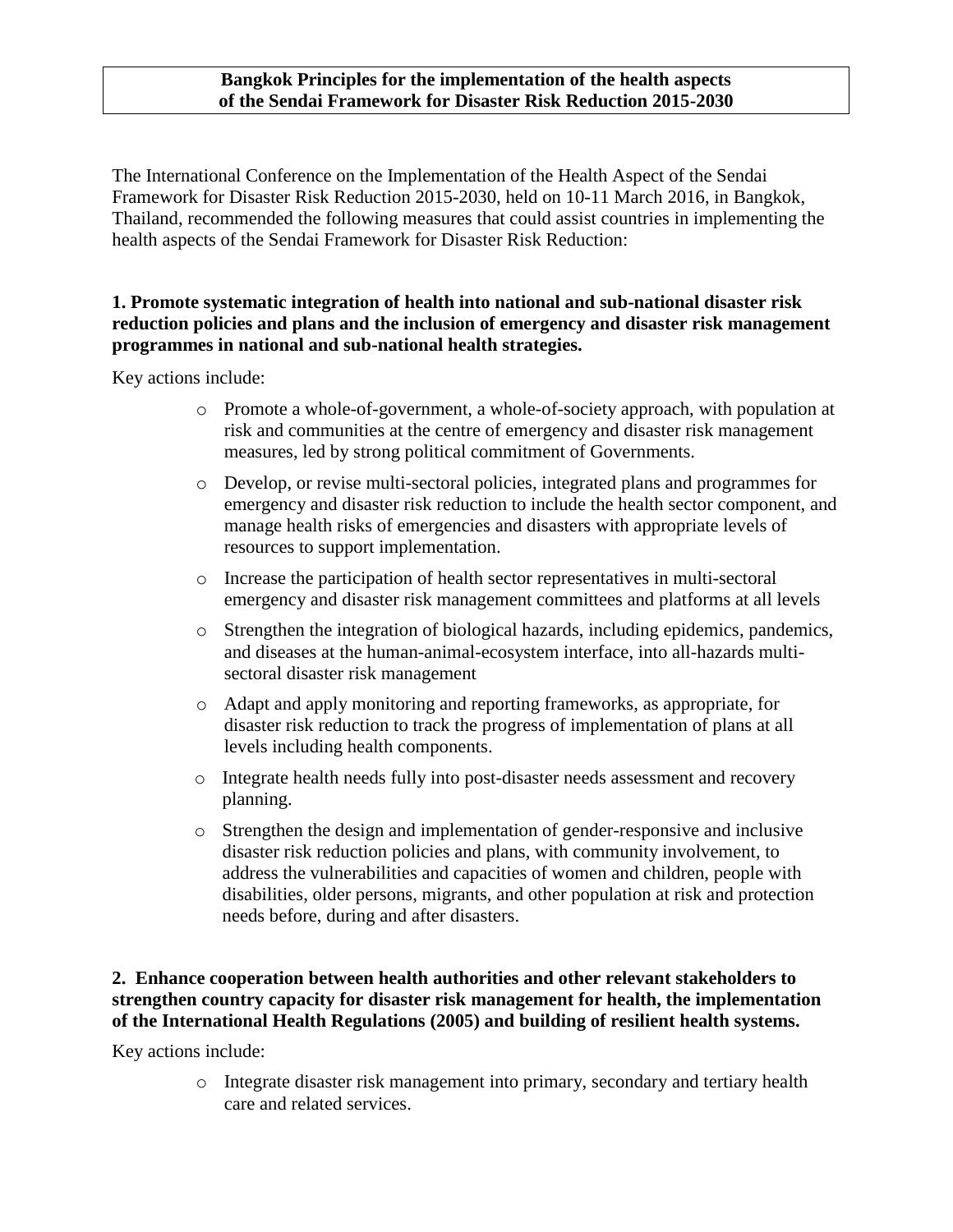- o Strengthen the essential capacities for emergency and disaster risk management for health and building resilience of health systems at all levels, including in policies and legislation, planning and coordination, human and financial resources, monitoring and evaluation, information management, health infrastructure and logistics, health and related services, risk communication and community capacity development.
- o Strengthen coordination bodies, committees and platforms at all levels for emergency and disaster risk management for health, including multisectoral and multistakeholder participation.
- o Strengthen multisectoral planning and action to manage health risks from all types of hazards, including the implementation of the International Health Regulations (2005)

#### **3. Stimulate people-centered public and private investment in emergency and disaster risk reduction, including in health facilities and infrastructure.**

Key actions include:

- o Enhance the safety functionality and resilience of critical health infrastructure and facilities by conducting safety assessments, strengthening the implementation of the Safe Hospital Initiative, and applying the principles of "Building back better" in recovery and reconstruction, in coordination with communities.
- o Promote investment in research and development and enhance innovation and the use of modern technologies and modelling for managing disaster risks including for biological hazards.

#### **4. Integrate disaster risk reduction into health education and training and strengthen capacity building of health workers in disaster risk reduction.**

Key actions include:

- o Promote collaborative multidisciplinary training on multi-sectoral action to reduce the risks of diseases and disasters.
- o Strengthen the integration of emergency and disaster risk management into education and training of health workers at all levels, including those providing basic health services at the community level.

### **5. Incorporate disaster-related mortality, morbidity and disability data into multi-hazards early warning system, health core indicators and national risk assessments.**

Key actions include:

o Collect and integrate disaggregated data on exposures, and vulnerabilities and capacities, for all hazard risk assessment, including base-line data for planning and monitoring purposes.